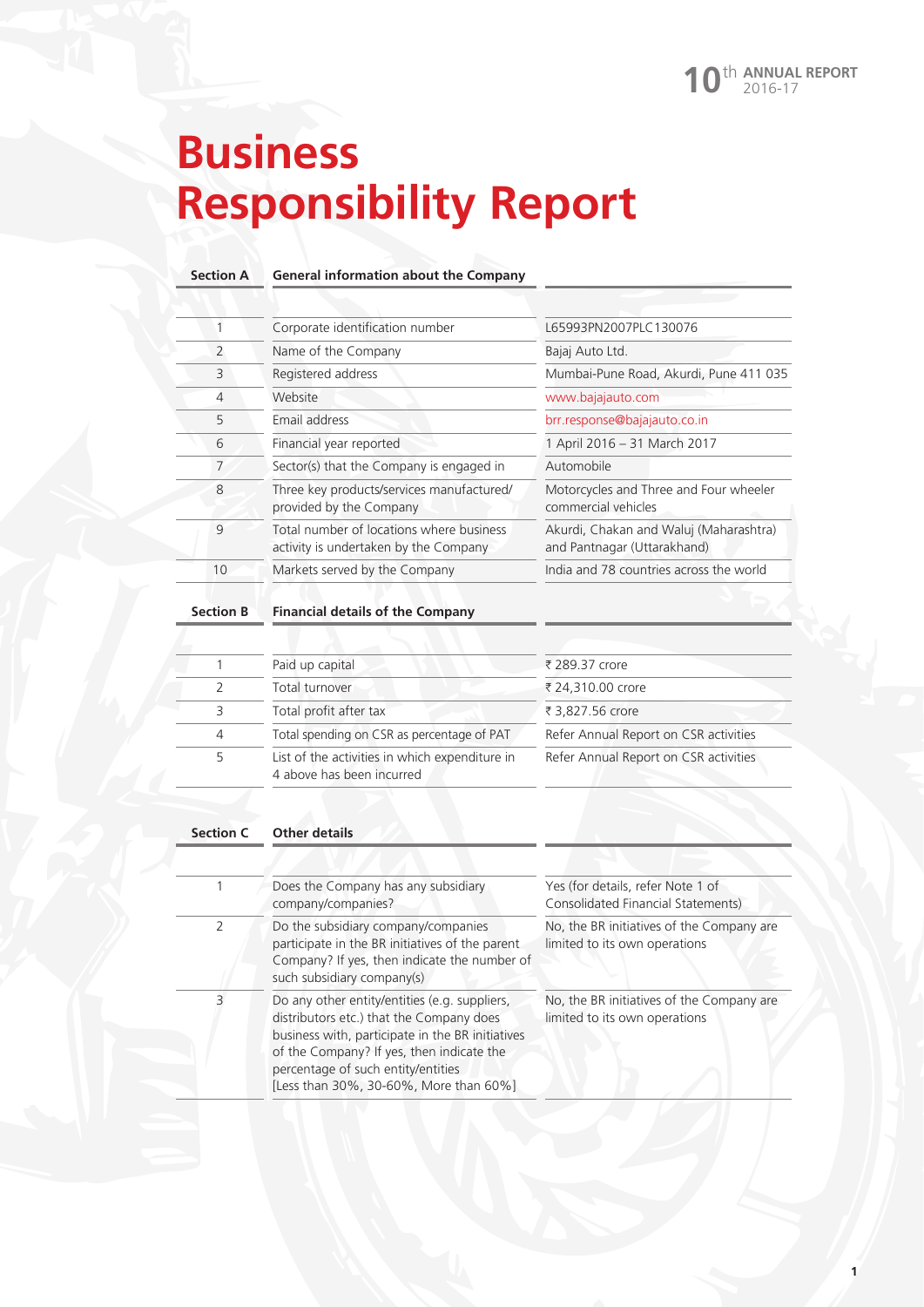### **Bajaj Auto Limited**

| <b>Section D</b> | <b>BR</b> information                                                      |                         |
|------------------|----------------------------------------------------------------------------|-------------------------|
|                  |                                                                            |                         |
| 1                | Details of Director(s) responsible for BR                                  |                         |
| (a)              | Details of the Director responsible for<br>implementation of the BR Policy | $\sim$                  |
|                  | <b>DIN</b>                                                                 | 07464437                |
|                  | Name                                                                       | Pradeep Shrivastava     |
|                  | Designation                                                                | Executive Director      |
| (b)              | Details of the BR head                                                     |                         |
|                  | DIN (if applicable)                                                        | Not applicable          |
|                  | Name                                                                       | Kevin D'sa              |
|                  | Designation                                                                | <b>CFO</b>              |
|                  | Telephone number                                                           | $(020)$ 6610 6601       |
|                  | E-mail id                                                                  | kpdsa@bajajauto.co.in   |
| 2                | Principle-wise BR policy/policies                                          | Included in this report |
| 3                | Governance related to BR                                                   | Included in this report |

### **Section E Principle-wise performance**

1 Principle-wise performance Included in this report

## Preface

Bajaj Auto Ltd. ('BAL' or 'the Company') presents its fifth 'Business Responsibility Report' (BRR), as mandated by Securities and Exchange Board of India (SEBI) and in line with the 'National Voluntary Guidelines on Social, Environmental and Economic Responsibilities of Business' (NVGs) as released by the Ministry of Corporate Affairs in July 2011. The business responsibility performance of the Company is assessed annually by BAL's Board of Directors.

### **Principle 1: Businesses should conduct and govern themselves with Ethics, Transparency and Accountability**

Ethics, transparency and accountability are central to BAL's business philosophy. The Company believes that trust, integrity and credibility are key elements in creating value for its stakeholders. In order to ensure that these principles are adhered to, BAL adopted a Company-wide 'Code of Conduct' (CoC) in 2009. It describes integrity, cultural and good working norms as well as the process to address any violations. All BAL employees are required to adhere to the CoC's requisites and they are introduced to the same during induction.

The CoC also contains a 'Grievance Redressal Policy' and a 'Whistle Blower Policy' which enable employees to raise concerns to the Company's Management. No complaints were received with respect to the above two policies in the year 2016-17.

There is a separate CoC specifically applicable to the Company's Directors and Senior Management. It states that 'Directors and Senior Managers shall observe the highest standards of ethical conduct and integrity and shall work to the best of their ability and judgment'. All Directors and Senior Management personnel have affirmed compliance with the CoC. A declaration to this effect, signed by the Managing Director, is given in the Annual Report.

The Company is also signatory to the Model Code of Conduct developed by Confederation of Indian Industry (CII). It seeks to promote ethical practices in business and was signed by the Company's Executive Director on 13 April 2016.

Additionally, BAL is an industry partner of the World Economic Forum's initiative, 'Partnership Against Corruption Initiative' (PACI), and has a policy of a zero-tolerance towards bribery.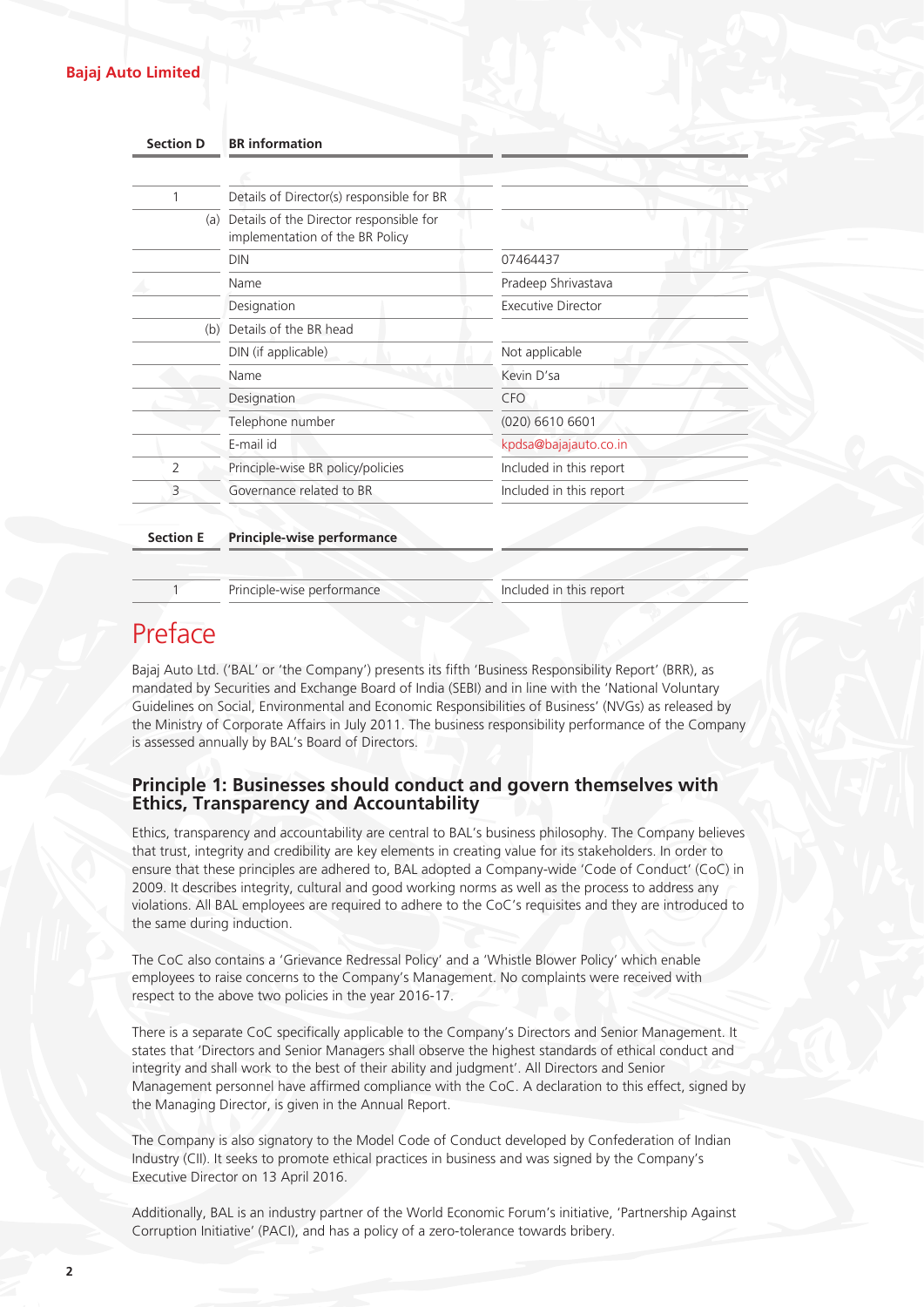### **Principle 2: Businesses should provide goods and services that are safe and contribute to sustainability throughout their life cycle**

BAL is a firm believer in the philosophy that aligning business actions with sustainability goals ensures long-term growth for the Company. It recognises that its business operations are dependent on the natural environment while simultaneously impacting it. Thus, it invests time and resources to ensure safety and resource efficiency at all stages of the product life, including product development, plant operations and supply chain management.

### **Product sustainability**

All BAL products are compliant with the environmental standards in the Indian Central Motor Vehicle Rules (CMVR), as applicable from time to time. This includes regulating the tail-pipe emissions of air pollutants such as Carbon Monoxide (CO), Hydrocarbons (HC), Nitrogen oxides (NOx) gases as well as particulate matter, as applicable. For such compliances, all BAL models are 'Type approval' certified by the Automotive Research Association of India (ARAI).

BAL also ensures compliance with the Conformity of Production (COP) requirements for emissions, under CMVR. All existing BAL models are BS IV compliant and certified by ARAI. Additionally, BAL ensures that models which are exported to various countries meet the varying environmental requirements applicable for each country.

In a preliminary study of BAL products, it was observed that their recyclability and recoverability rates were 87% and 94% respectively.

BAL is constantly working towards improving the fuel efficiency of its Two and Three-wheeler models. It has introduced a few high fuel efficiency models, which are one of the best in the class.

### **Sustainable sourcing**

BAL's 'Green Purchasing Policy' outlines the Company's requirements for energy, water and natural resource conservation for the entire supply chain. As per this Policy, all major vendors are being certified for ISO 14001 and OHSAS 18001 management systems.

An update is provided in the table below:

|                       | <b>ISO 14001/OHSAS 18001</b><br>certified Cumulative |               |
|-----------------------|------------------------------------------------------|---------------|
| <b>Vendor Cluster</b> | <b>FY2016</b>                                        | <b>FY2017</b> |
| Chakan                | 36                                                   | 43            |
| Waluj                 | 52                                                   | 61            |
| Pantnagar             | 17                                                   | 19            |
| <b>Total</b>          | 105                                                  | 123           |

All BAL plants have a cluster of vendors located in close proximity to the plant. BAL engages with its vendors through the 'Bajaj Auto Vendor Association' (BAVA). Currently, BAVA has 153 members out of, which 123 are ISO 14001/OHSAS 18001 certified. Going forward, the Company plans to make such certifications a mandatory requirement for all future vendors who want to become BAVA members.

Cross audits are conducted among critical vendors by safety officers. These audits, along with regular BAVA meetings, enable mutual learning. They provide the members with a platform to share their experiences, initiatives and best practices on various topics related to environmental, health and safety (EHS), quality improvement and logistics efficiency.

Another supply chain sustainability initiative is BAL's 'Total Productive Maintenance' (TPM) Policy, practiced by Tier I and II vendors which has helped improve their operational, human and cost efficiencies. As on date, 17 Tier I vendor groups and 222 Tier II vendors are practising TPM. In order to encourage adoption of TPM, BAL TPM Awards have been instituted to recognise vendors who are the best performers in TPM.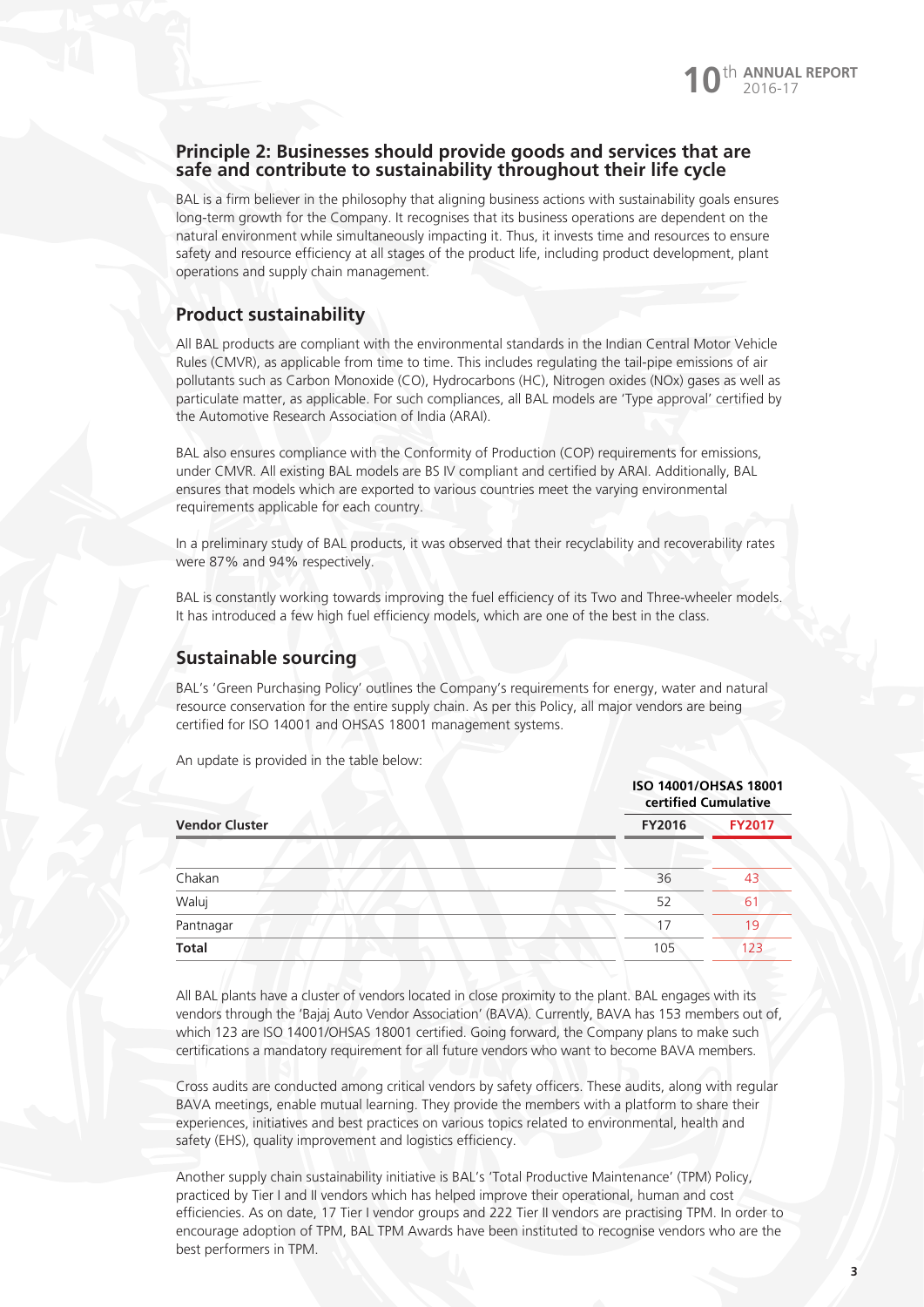To further ensure compliance with regulations and promote the adoption of good environmental practices among vendors, third party legal and environmental audit of vendors has been started in the Pantnagar, Waluj and Chakan clusters. Also, energy audit for one vendor in each cluster was undertaken in the presence of other vendors of the cluster. This helped all of them identify best practices in energy efficiency and loss elimination. As a result, energy saving to the tune of 54 lakh units (KWH) was achieved in the year 2016-17.

Enhancing the efficiency of processes has dual benefits, it reduces their environmental impact, while also effecting their cost efficiency in a positive way. To reduce the cost of logistics, BAL focuses on the 'Bill to Ship to' (B2S2) initiative which has now been extended to the Pantnagar cluster. BAL also conducts a 'Cluster Kaizen Competition' every quarter to extend its culture of continuous improvement to vendors.

As planned in the previous year, 'Swachh Bharat Abhiyan' was rolled out across all three clusters this year. The activities under this program have progressed according to the road map. The initial cleaning and fencing activity was completed around the periphery of units, totalling to more than 28 kms. Along with fencing, tree plantation was undertaken and more than 50,000 saplings were planted. More than 100 Swachhata rallies, involving 3,000 people, were organised to create awareness.

### **Waste reduction**

BAL makes continuous efforts to reduce the quantum of waste being generated, directly or indirectly, due to its operations. For this, it works closely with its vendors, who now supply more than 95% of the parts in reusable plastic bins and trollies. By adopting the philosophy of continuous improvement, the quantity of corrugated box material used for packaging has been reduced. Waste paint sludge generated in paint shops is burnt in incinerators to generate heat. This simultaneously reduces the quantity of waste that needs to be disposed and the energy that needs to be procured.

### **Principle 3: Businesses should promote the well-being of all**

BAL believes that its employees are one of its greatest assets. Thus, it ensures the well-being of its employees by creating a safe, inclusive and positive work environment that nurtures a high performance culture for its workforce.

In the year 2016-17, BAL hired 1,715 employees, including 273 regular employees, 1,425 trainees and 17 contractual employees. This has taken the total headcount to 9,509. All four plants have Company recognised trade unions, and 48.73% of the employees are members of the same. Currently, BAL has 25 permanent employees with disabilities.

BAL encourages employment of women across the organisation. As on 31 March 2017, there were 362 women employees in BAL, including 128 regular employees and 234 trainees, representing a 12% increase over last year. The Company has a Policy on 'Prevention of Sexual Harassment at Workplace' (POSH) in place to ensure the safety and security of women employees. As part of the International Women's Day celebration, a programme called 'Shakti – Women in Focus' was conceptualised. This was the way to celebrate and engage the women workforce with the larger objective of positioning BAL as a woman friendly organisation. It underlined the fact that women employees in the Company are safe, both emotionally and physically and know that the environment at BAL is conducive to their development and growth. With inputs from different stakeholders, a week-long learning, engagement and recognition programme was simultaneously held across all the four locations. This programme also included short sessions on various relevant topics like POSH, personal finance, stress and work life balance, campus to corporate, self-defense and health & nutrition.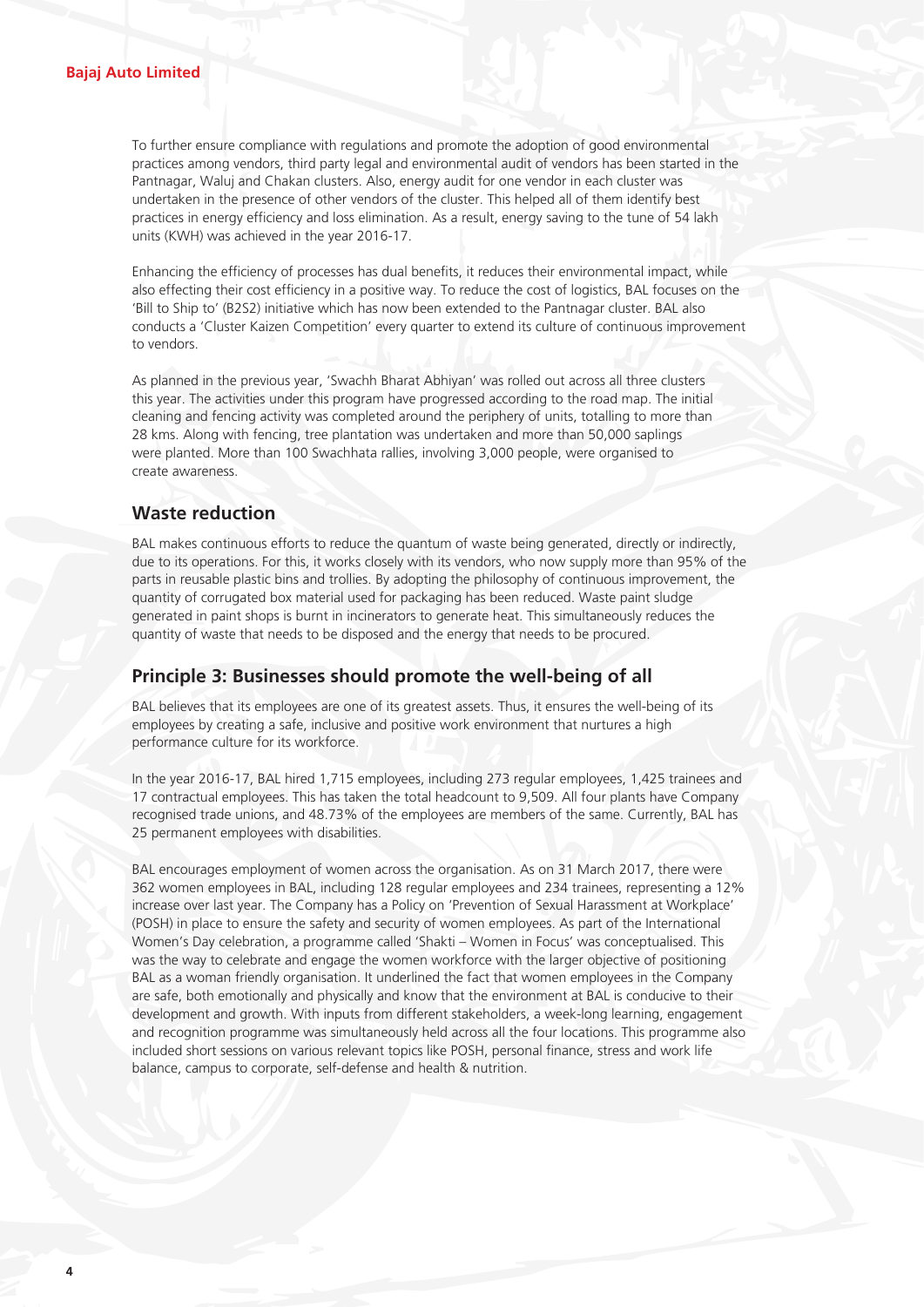BAL believes that continuously enhancing the skills of its workforce goes a long way in increasing the overall productivity of the organisation. Therefore, it provides all its employees various avenues for skill upgradation. In the year 2016-17, more than 3,350 employees were trained through more than 235 training programmes, spanning 6,138 man-days. Over and above this, 11,836 man-days of training was conducted for workers and cell members through TPM pillars, which included Safety, Health and Environment related training of 5,477 man-days.

BAL's flagship programme for leadership development, 'Act to Adapt', which was designed in collaboration with IIM – Ahmedabad, continues to nurture future leaders for the Company. Further, all developmental efforts are aligned to the leadership competency framework (Anticipate – Align – Adapt – Act). The 'Relationship Management Program' was introduced this year for employees in higher positions. This enabled smooth transition of employees into their new roles.

The Company conducts regular audits for its contract labour suppliers, which ensures that they are compliant with all applicable norms.

In March 2017, BAL has also made the 'Charter of Fair and Responsible Workplace Guidelines' for contract labour and collaborative employee relations.

During the year 2016-17, there were no complaints filed or pending relating to child labour, forced labour, involuntary labour, sexual harassment or discriminatory employment.

### **Principle 4: Businesses should respect the interests of, and be responsive towards all stakeholders, especially those who are disadvantaged, vulnerable and marginalised**

BAL is an equal opportunity employer and ensures that there is no discrimination of any type for socially disadvantaged sections in the work place. To formalise its commitment, it launched the 'Code of Conduct for Affirmative Action' in 2006, which ensures that preference is given to people from socially disadvantaged sections of the society, provided merit and other business considerations are equal.

In line with affirmative action, in the year 2016-17, BAL recruited 1,715 new employees of which 142 (8.28%) belong to scheduled castes and scheduled tribes.

### **Principle 5: Businesses should respect and promote human rights**

The Company is dedicated to uphold the human rights of all its internal and external stakeholders. It ensures compliance with all applicable laws pertaining to human rights. A legal compliance report is submitted to the Company's Board of Directors on a quarterly basis. There were no complaints on violation of human rights in the year 2016-17.

### **Principle 6: Business should respect, protect and make efforts to restore the environment**

BAL continually strives to minimise the environmental impact of its operations through sustainable practices and responsible use of natural resources. Further, it is committed to creating and preserving a clean environment and society.

BAL is dedicated to the continual improvement of its safety, occupational health and environmental performance. It continues to remain in full compliance with all applicable regulations.

BAL's Safety, Health and Environment (SHE) Policy guides the decisions and operations of the Company. 'Safety' creates a safe working environment and ensures that the risk of accidents is minimised. 'Health' covers provision of individual health check-ups, worker training on hygiene and health practices, access to safe drinking water, noise reduction etc. 'Environment' refers to the initiatives that reduce air, water and land pollution, as well as management of hazardous waste and resource conservation.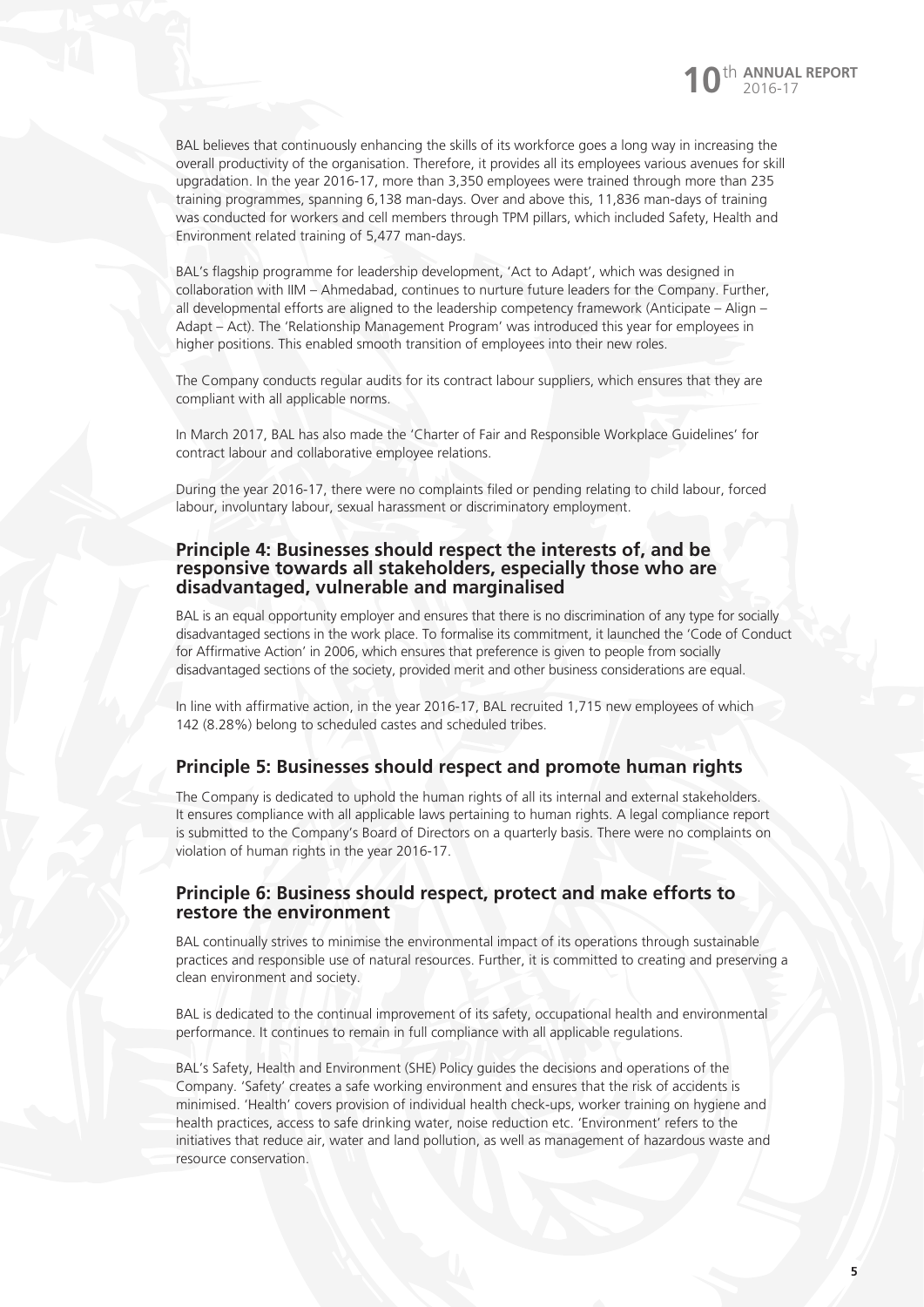### **Bajaj Auto Limited**

Plant-wise highlights of key environmental initiatives are provided below:

| Chakan plant                                                                                                                                                                                                                                                                                                                            | Waluj plant                                                                                                                                                                                                                                                                                                                                                                     |  |
|-----------------------------------------------------------------------------------------------------------------------------------------------------------------------------------------------------------------------------------------------------------------------------------------------------------------------------------------|---------------------------------------------------------------------------------------------------------------------------------------------------------------------------------------------------------------------------------------------------------------------------------------------------------------------------------------------------------------------------------|--|
|                                                                                                                                                                                                                                                                                                                                         |                                                                                                                                                                                                                                                                                                                                                                                 |  |
| Certificate of Merit (Automobile Sector) - National<br>Energy Conservation Award 2016 organised by<br>Bureau of Energy Efficiency                                                                                                                                                                                                       | Awarded National Award for Excellence in Water<br>Management 2016 by Confederation of Indian<br>Industry (CII)                                                                                                                                                                                                                                                                  |  |
| 2 MW Rooftop Solar plant being installed -<br>phase I-1.2 MW completed                                                                                                                                                                                                                                                                  | Excellent energy efficient unit award at National Level<br>by CII - GBC                                                                                                                                                                                                                                                                                                         |  |
| 12% reduction in energy consumption of the<br>paint shop by reduction in emission height and<br>installation of energy efficient blowers. Also, heat<br>energy required for pre-treatment process in paint<br>shop is sourced through heat recovery at the<br>in-house incinerator. This serves 30% of total heat<br>energy requirement | Use of Renewable Energy increased by 41.27% to<br>reach 58.47% of total energy consumed                                                                                                                                                                                                                                                                                         |  |
| 4,000 cu. meter capacity of rain water harvesting<br>pond restored                                                                                                                                                                                                                                                                      | 20% reduction in intensity of water consumption<br>(cu. meter/vehicle produced)                                                                                                                                                                                                                                                                                                 |  |
| Kaizens have resulted in reduction of plastic<br>consumption by 6,014 kg/year and Corrugated box<br>material by 19,350 kg/year                                                                                                                                                                                                          | 1.71% reduction in intensity of electricity<br>consumption (KWH/vehicle produced)                                                                                                                                                                                                                                                                                               |  |
| Harvested rain water used for construction purpose<br>during expansion of the plant                                                                                                                                                                                                                                                     | Five rain water harvesting ponds with a combined<br>capacity of 70,000 cu. meter have been constructed                                                                                                                                                                                                                                                                          |  |
| Green Building features incorporated during<br>expansion-use of fly ash bricks, transparent roof<br>for harnessing day light, use of wind ventilators for<br>human comfort and use of energy efficient lighting                                                                                                                         | Collaborated with vendors to help them reduce their<br>water consumption by 75%                                                                                                                                                                                                                                                                                                 |  |
| Chakan plant is certified with the latest version of<br>ISO 14001, i.e. ISO 14001-2015                                                                                                                                                                                                                                                  | As part of the 'Swachh Bharat Abhiyan', cleaned<br>more than 3,000 MT of garbage in association<br>with vendors                                                                                                                                                                                                                                                                 |  |
| Pantnagar plant                                                                                                                                                                                                                                                                                                                         | Akurdi plant                                                                                                                                                                                                                                                                                                                                                                    |  |
| Using solar energy to dry the sludge has reduced the<br>weight of the sludge by 75%, leading to reduction in<br>disposal cost                                                                                                                                                                                                           | 31.32% of electricity sourced from<br>renewable sources                                                                                                                                                                                                                                                                                                                         |  |
| Notwithstanding load increase of approximately<br>440 KVA, Kaizens have helped reduce power<br>consumption by 401,100 units/year compared to<br>last year                                                                                                                                                                               | R&D Centre is a IGBC Gold Certified construction<br>with the following attributes:<br>1. Radiant cooling<br>2. 100% Day light usage<br>3. Electric vehicle charging points<br>4. Energy and water conservation devices and fittings<br>5. Recharge pit for ground water recharge<br>6. Source segregation of waste<br>7. Low emitting material used in construction<br>and HVAC |  |
|                                                                                                                                                                                                                                                                                                                                         |                                                                                                                                                                                                                                                                                                                                                                                 |  |
|                                                                                                                                                                                                                                                                                                                                         | 1.11 MW rooftop solar plant installed in<br>March 2017. Total installed solar capacity is<br>1.22 MW                                                                                                                                                                                                                                                                            |  |
| Kaizens have reduced PNG consumption by<br>35,052 SCM/year compared to last year<br>Kaizens have reduced water consumption by<br>10,850 kl/year compared to last year                                                                                                                                                                   | 221,622 KWH reduction in electricity consumption                                                                                                                                                                                                                                                                                                                                |  |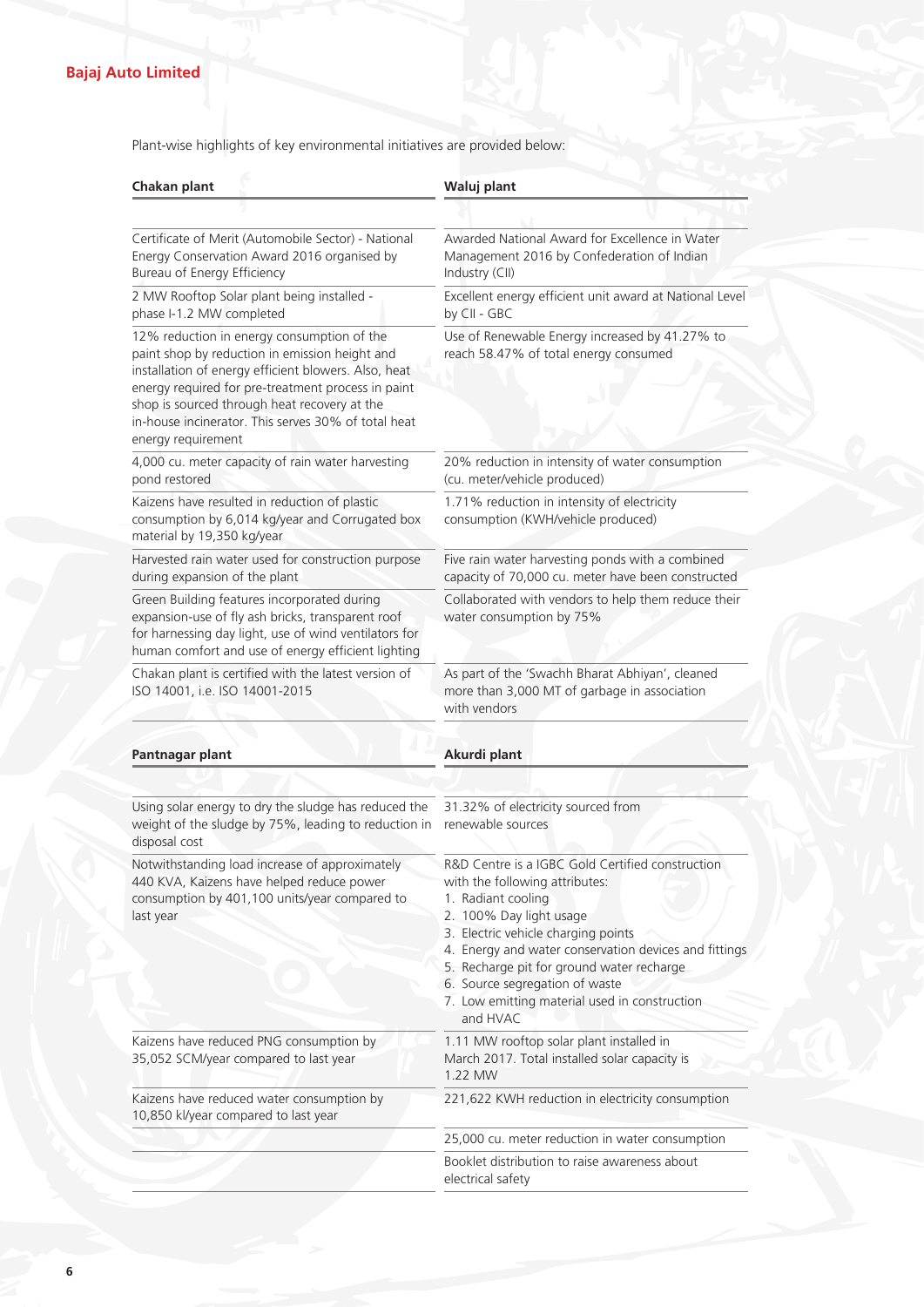#### **Other Initiatives**

100% of canteen waste at Akurdi, Pantnagar and Chakan is composted.

Rallies were organised at Chakan and Waluj to raise awareness about waste reduction.

Both Waluj and Chakan are water positive plants with patented rain water harvesting structures.

### **All Four Plants**

Certified under ISO 14001, 9001 and OHSAS 18001.

Zero Effluent Discharge (outside plant).

All plants have shifted from thinner to water based paints.

All plants of BAL operate as per the 'Consent-to-Operate' provided by the respective State Pollution Control Board (SPCB) and are within permissible limits with regards to the emissions and waste generated. No show cause notice was received from the Central Pollution Control Board or the respective SPCB.

### **Principle 7: Businesses, when engaged in influencing public and regulatory policy, should do so in a responsible manner**

As a responsible member of various national as well as international associations, BAL actively engages in policy advocacy. BAL presents its views on the setting of new industry standards and regulatory developments pertaining to the automotive manufacturing industry. It covers areas such as governance and administration, economic reforms, inclusive development policies, among others.

Some of the key associations of which BAL is member are:

- **•** Confederation of Indian Industry (CII)
- Society of Indian Automobile Manufacturers
- <sup>l</sup> Association of Indian Automobile Manufacturers
- World Economic Forum
- Federation of Indian Export Organisations
- **Business and Community Foundation**
- Indian Federation of Green Energy
- <sup>l</sup> International Road Federation India Chapter
- The Automotive Research Association of India
- Mahratta Chamber of Commerce, Industries and Agriculture
- NAFEMS Ltd.
- **National Safety Council**
- The Advertising Standards Council of India
- **•** Forum of Free Enterprise
- Indian Merchant Chamber
- **•** Bombay Chamber of Commerce and Industry

### **Principle 8: Businesses should support inclusive growth and equitable development**

The Corporate Social Responsibility (CSR) activities of Bajaj Group are guided by the vision and philosophy of its founder, late Shri Jamnalal Bajaj, who embodied the concept of trusteeship in business and common good, and laid the foundation for ethical, value-based and transparent functioning.

Bajaj Group believes that true and full measure of growth, success and progress lies beyond balance sheets or conventional economic indices. It is best reflected in the difference that business and industry make to the lives of people.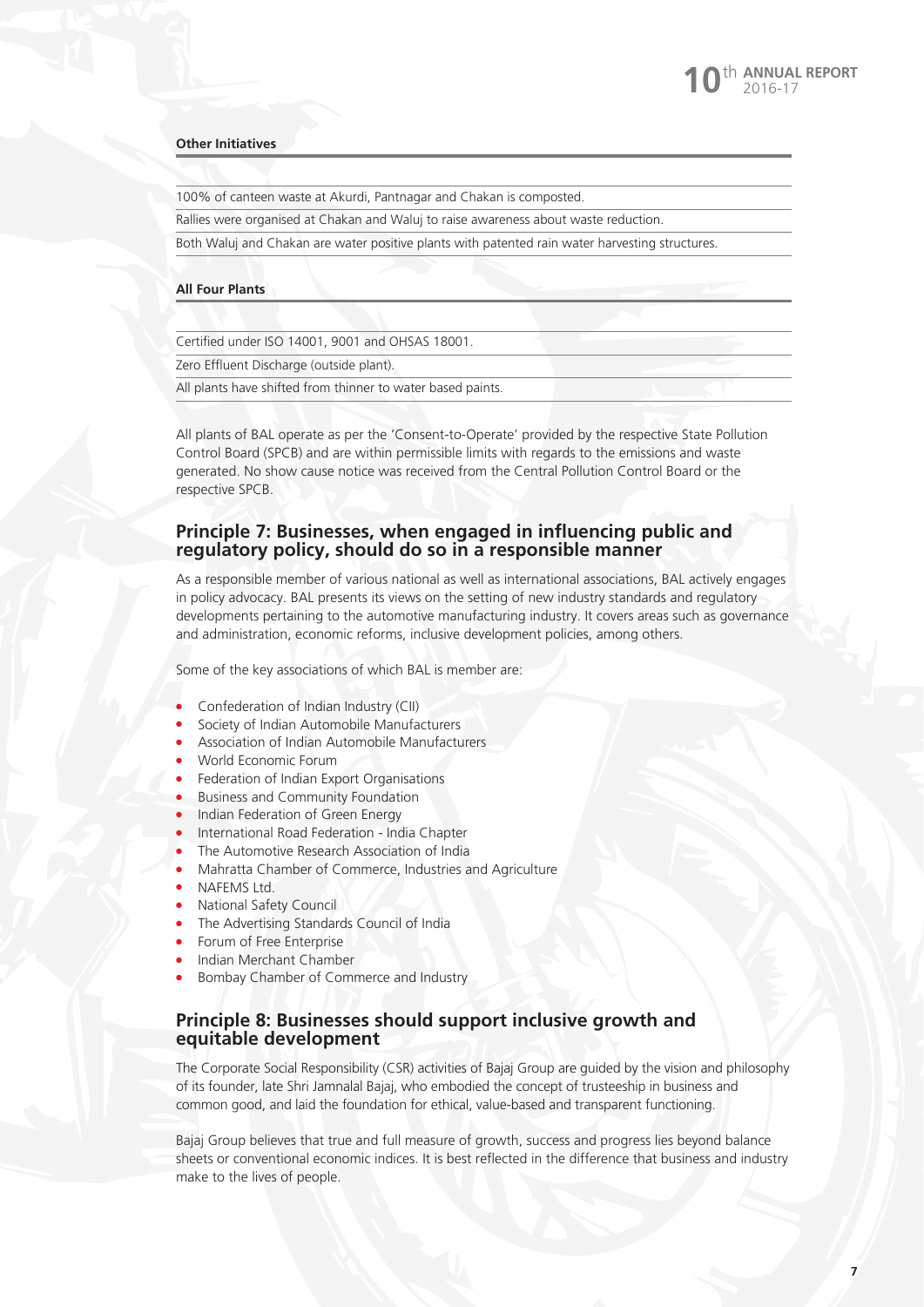### **Bajaj Auto Limited**

Through its social investments, Bajaj Group addresses the needs of communities residing in the vicinity of its facilities by taking sustainable initiatives in the areas of health, education, environment conservation, infrastructure and community development, and response to natural calamities. For society, however, Bajaj is more than a corporate identity. It is a catalyst for social empowerment and the reason behind the smiles that light up a million faces.

Its goodwill resonates in the two simple words that live in the collective consciousness of Indians-Hamara Bajaj.

### **Guiding principles**

The Bajaj Group believes that social investments should:

- **Benefit generations:** The Company believes in 'investment in resource creation' for use over generations. The Company tries to identify sustainable projects which will benefit the society over long periods.
- **Educate for self-reliance and growth:** To usher in a growth-oriented society and thereby a very strong and prosperous nation, by educating each and every Indian.
- **Promote health:** The Company believes good health is a pre-requisite for both education and productivity.
- **Encourage for self-help:** To guide and do hand holding for self-help, individually and collectively to create excellence for self and for the team.
- Be focused: The Company believes that activities should be focused around locations where it has a presence and hence can effectively guide, monitor and implement specific projects.
- **Target those who need it most:** Care for the sections of the society, which are socially at the lowest rung irrespective of their religion or caste or language or colour.
- **Sustain natural resources:** The Company encourages balanced development and ensure least adverse impact on environment – Growth with Mother Nature's–blessings.

### **Our Activities**

(Please refer to the **Annual Report on CSR activities** for a detailed list of partners and grant amounts)

- **1. Education**
	- The two flagship projects for Bajaj Auto Ltd. have been the Bajaj Education Initiative (BEI) and the e-Learning Project. The BEI covers 76 low cost schools (a mix of private and government schools) in Pimpri-Chinchwad area of Pune, and supports them with infrastructure development and capacity building. The e-Learning Project has reached more than 1,550 schools till date covering Maharashtra and Rajasthan. Both of these are implemented by Jankidevi Bajaj Gram Vikas Sanstha, our Group NGO.
	- In addition, Bajaj Auto also supported school infrastructure development, vocational training for entrepreneurship, teach-to-lead as well as scholarships for meritorious students.
	- Bajaj Auto is also supporting Bharatiya Yuva Shakti Trust (BYST) in training 25,000 young persons in Aurangabad and Wardha to create 1,000 entrepreneurs in five years. Over 177 entrepreneurs have been created in the first two years of the project.

### **2. Environment and natural resources**

The extreme drought faced by many parts of the country, including in Maharashtra in 2014-15 and 2015-16, has highlighted the need for water conservation and increasing water availability. Bajaj Auto has been working with Jankidevi Bajaj Gram Vikas Sanstha (JBGVS) on this for a long time and has now expanded the size and scope of this activity to make it a focus area in the coming years.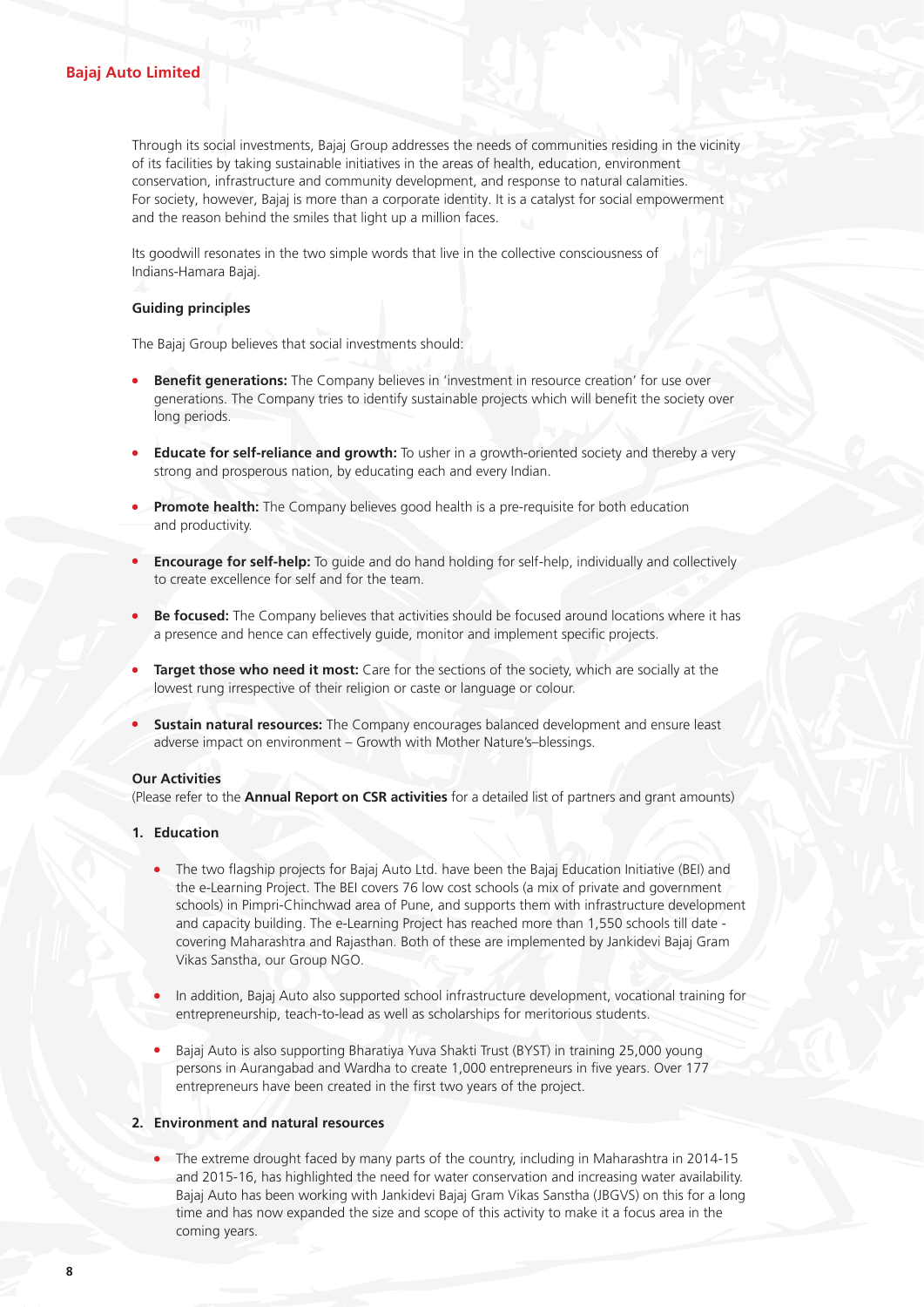

- <sup>l</sup> Bajaj Auto, in partnership with other Bajaj Group companies, is supporting JBGVS in launching the Bajaj Water Conservation Project (BWCP) at Aurangabad. BWCP aims to cover an area of 21,500 hectares over the next four years with JBGVS and is looking for partner NGOs to take up an additional 44,000 hectares.
- In addition, Bajaj Auto has supported Paani Foundation for water conservation work in Maharashtra.
- <sup>l</sup> Bajaj Auto has continued its support to Swachh Bharat Abhiyan by taking part in 'Bajaj Majhi City Taka-Tak' programme run by CRT, Municipal Corporation, Aurangabad and CII. This programme aims to make Aurangabad a clean city, with minimal quantity of garbage going to landfills. Bulk of the wet garbage will be composted or used for bio-gas production and recyclable wastes will be sent to a recycling agency. The process is on and is likely to be completed by end of 2017.
- Starting 2016-17, Bajaj Auto also supported ICRIER in construction of a new green building.

### **3. Health**

- Bajaj Auto works with a wide array of partners on issues related to health. The supported projects include projects on mid-day meals, clean drinking water, sanitation, blood banks, and pathology lab services in remote mountain villages, breast cancer research and vision care.
- Bajaj Auto and YCM Hospital Pune, in collaboration with National AIDS Central Organisation, have also been operating the ART centre in YCM Hospital. This centre supports more than 5,000 patients currently.
- <sup>l</sup> Bajaj Auto has also financially supported Sri Aurobindo Society, Puducherry, to set up the 'International Centre of Excellence for Integral Yoga'.

### **4. Women's empowerment and self-reliance**

- Bajaj Auto has supported IISER, one of India's leading research institutes, in constructing a dedicated hall of residence for women research scholars. Bajaj Auto has continued to support the Banasthali Vidyapeeth (a women's university) in setting up a Hostel, a Bajaj Centre for Automation and Bajaj Law School.
- <sup>l</sup> Bajaj Auto also supports the Kailash Satyarthi Children's Foundation in its work on holistic development and empowerment of children.

### **5. Supporting armed forces and veterans**

Bajaj Auto has contributed  $\bar{\tau}$  1 crore to the Armed Forces Flag Day Fund. Bajaj Auto has also supported Paraplegic Rehabilitation Centre at Khadki, Pune, with 20 state-of-the-art wheelchairs.

### **6. Rural development and other projects**

- Bajaj Auto has supported Sevagram Pratishthan at Wardha for renovation of Bapu Kutir and associated buildings. Bajaj Auto has also initiated a partnership with Raja Dinkar Kelkar Museum at Pune for renovation of the museum.
- <sup>l</sup> Other supported organisations include Social Work Research Centre Barefoot College (Tilonia), Development Initiative for Self-Help and Awakening – DISHA (Pune), Chinmaya Organisation for Rural Development (New Delhi), Prafulla Dahanukar Arts Foundation (Mumbai) etc.